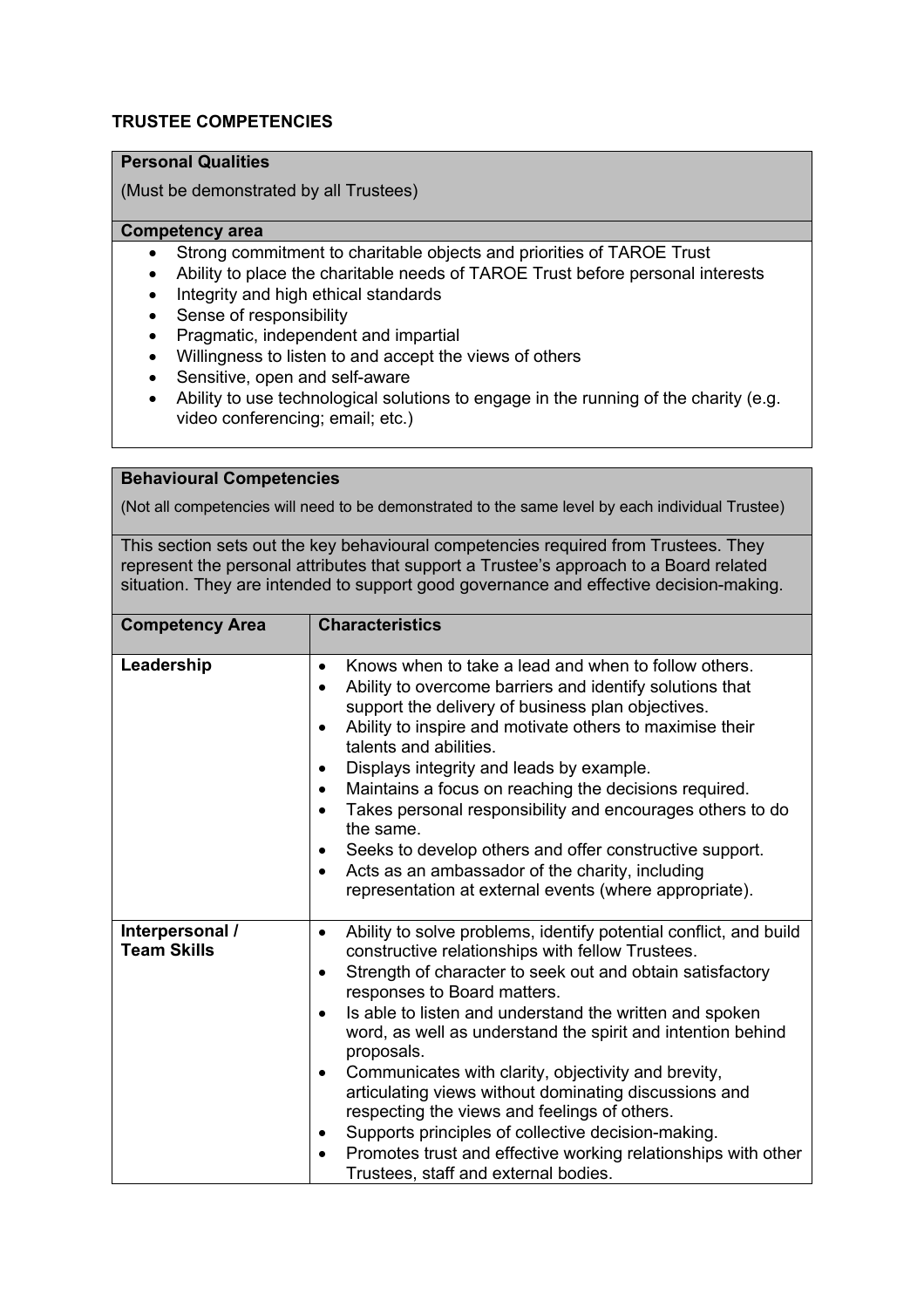| <b>Sound Judgement</b>                                     | Ability to consider information from a range of sources,<br>$\bullet$<br>without drawing rash conclusions.<br>Considers arguments, interpreting and analysing sometimes<br>$\bullet$<br>conflicting information, to form conclusions and an<br>appropriate course of action.                                                                                                                                                                                                                                                                                                                                                                                                                                                                                                                                                                                                                                     |
|------------------------------------------------------------|------------------------------------------------------------------------------------------------------------------------------------------------------------------------------------------------------------------------------------------------------------------------------------------------------------------------------------------------------------------------------------------------------------------------------------------------------------------------------------------------------------------------------------------------------------------------------------------------------------------------------------------------------------------------------------------------------------------------------------------------------------------------------------------------------------------------------------------------------------------------------------------------------------------|
| <b>Critical thinking and</b><br>constructive<br>challenge  | Ability to identify strengths and weaknesses in the views of<br>$\bullet$<br>self and others.<br>Provides thoughtful and reasoned contributions to Board<br>$\bullet$<br>debate.<br>Questioning of consistency of assumptions, policy and<br>$\bullet$<br>approach.<br>Ensures that information presented is clear, coherent<br>$\bullet$<br>accurate, and complete, seeking out additional information<br>where relevant.<br>Assertively questions in a constructive manner without<br>$\bullet$<br>aggression or attribution of blame.                                                                                                                                                                                                                                                                                                                                                                         |
| <b>Conflict Management</b>                                 | Ability to anticipate potential conflict situations and engineer<br>$\bullet$<br>constructive solutions when such situations arise.                                                                                                                                                                                                                                                                                                                                                                                                                                                                                                                                                                                                                                                                                                                                                                              |
| <b>Strategic Thinking</b><br>and Continuous<br>Improvement | Considers matters for immediate consideration within the<br>$\bullet$<br>context of medium and long-term plans.<br>Introduces knowledge from wider environmental scanning<br>$\bullet$<br>into debate based on awareness of operating context.<br>Demonstrates business acumen in considering new<br>$\bullet$<br>opportunities.<br>Has a sound grasp of the need to evaluate and balance<br>$\bullet$<br>risks and benefits when reaching decisions.<br>Raises innovative and creative suggestions for Board<br>$\bullet$<br>consideration.<br>Understands and is able to articulate how Board decision-<br>$\bullet$<br>making supports the delivery of the charity's medium and<br>long-term goals.<br>Takes personal responsibility for ensuring knowledge<br>$\bullet$<br>remains up to date, particularly relating to Continuous<br>Professional Development where professional level<br>expertise exists. |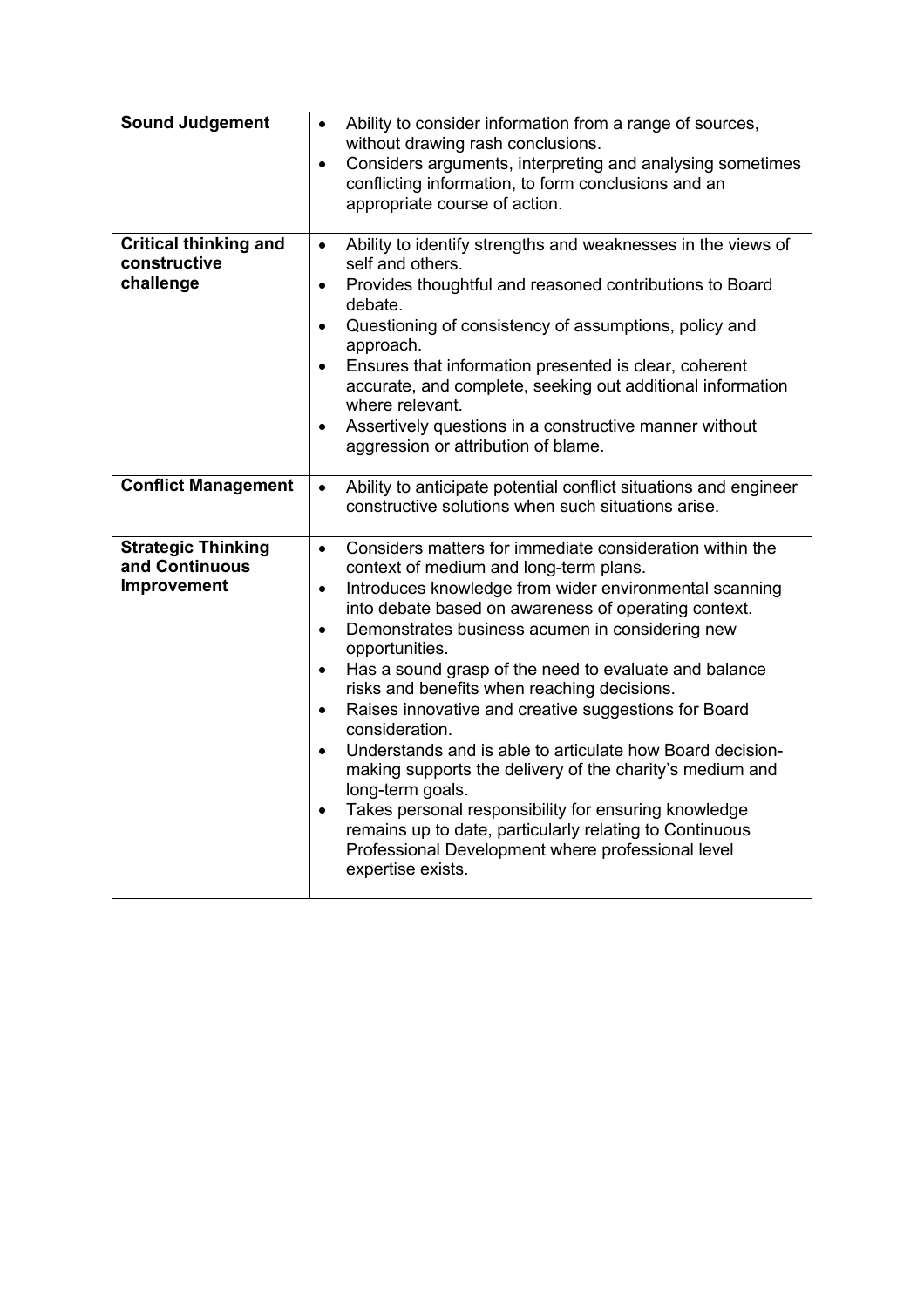# **PROPOSED TRUSTEE SKILLS AND KNOWLEDGE**

## **Skills and Knowledge**

(Not all of these competencies will be required from each individual)

The following have been identified as key areas of skills and knowledge that TAROE Trust will require on the Board if it is to successfully deliver its business plan and charitable objectives. No one individual is likely to possess all of these skills, but it is anticipated that they will be met collectively. The balance of skills will change from time to time in line with shifting corporate priorities.

| <b>Skill area</b>                                        | <b>Skill</b>                | <b>Skill description</b>                                                                                                                                                                                                                          | <b>Minimum</b><br><b>Trustee</b> |
|----------------------------------------------------------|-----------------------------|---------------------------------------------------------------------------------------------------------------------------------------------------------------------------------------------------------------------------------------------------|----------------------------------|
| General<br>business /<br>charity<br>management<br>skills | Leadership                  | Experience in leadership within the public,<br>voluntary or private sector, including<br>strategy and business plan development<br>and management of risk and finance.<br>Ability to speak publicly to represent the<br>interests of the charity. | numbers<br>$\overline{2}$        |
|                                                          | Research and<br>development | The experience of undertaking research<br>into a subject which has a direct strategic<br>link to support the business plan or sector<br>specific policy developments                                                                              | $\mathbf 1$                      |
|                                                          | Change<br>management        | Experience of implementing a change or<br>transformation programme.                                                                                                                                                                               | $\mathbf 1$                      |
|                                                          | Operational<br>management   | Knowledge and experience of operational<br>management within an organisation, so<br>full understanding of the implications of<br>strategy can be translated into operational<br>requirements.                                                     | $\overline{2}$                   |
|                                                          | Performance<br>monitoring   | Experience of using performance<br>information and data to monitor delivery<br>against corporate priorities and hold<br>individuals to account.                                                                                                   | $\overline{2}$                   |
|                                                          | Commercial<br>acumen        | Experience of managing varied aspects of<br>a business, including management of risk<br>so that it runs smoothly and effectively.                                                                                                                 | $\overline{2}$                   |
|                                                          | Marketing<br>acumen         | Knowledge and experience to promote a<br>business effectively using appropriate<br>methods/tools of communication,<br>advertising, media and PR, including<br>social media related channels.                                                      | 1                                |
| Financial<br>management                                  | Financial<br>acumen         | Knowledge and experience to analyse<br>financial information and take appropriate<br>action                                                                                                                                                       | $\overline{2}$                   |